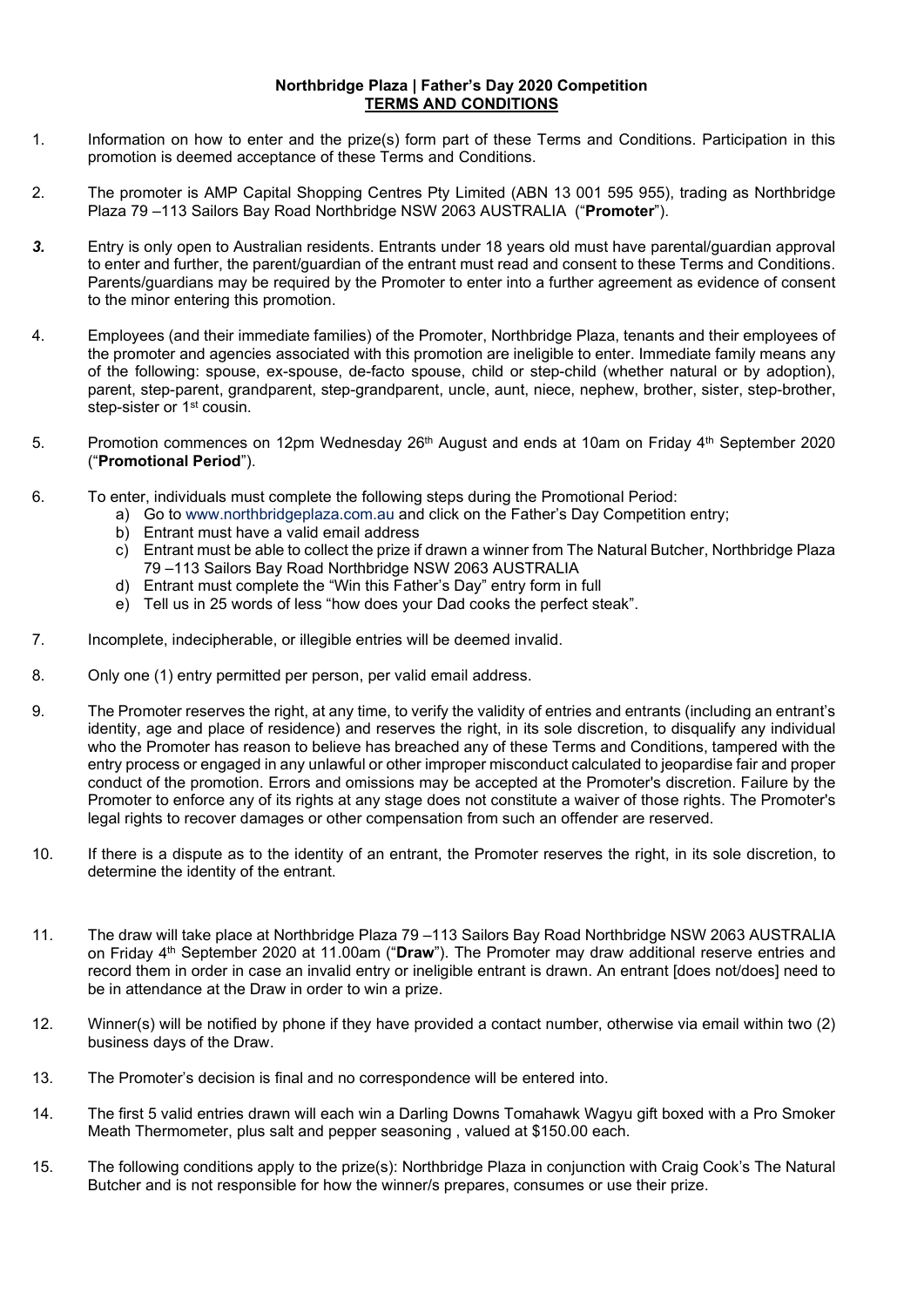16. If a winner is under the age of 18 years, the prize will be awarded to the winner's nominated parent or guardian on the winner's behalf.

As the prize is fresh produce, if for any reason a winner does not claim a prize (or an element of the prize) within one (1) week of the determination of the winner of a lottery, the promotor will notify NSW Fair Trading and re-determine any winner of the prize in accordance with the directions of NSW Fair Trading.

- 17. If any prize (or part of any prize) is unavailable, the Promoter, in its discretion, reserves the right to substitute the prize (or that part of the prize) with a prize to the equal value and/or specification, subject to any written directions from a regulatory authority.
- 18. Total prize pool value is \$750.00
- 19. Prizes, or any unused portion of a prize, are not transferable or exchangeable and cannot be taken as cash, unless otherwise specified.

## *[Note: see comment in respect of previous clause 19 above]*

- 20. Entrants consent to the Promoter using their name, likeness, image and/or voice in the event they are a winner (including photograph, film and/or recording of the same) in any media for an unlimited period without remuneration for the purpose of promoting this promotion (including any outcome), and promoting any products manufactured, distributed and/or supplied by the Promoter.
- 21. If this promotion is interfered with in any way or is not capable of being conducted as reasonably anticipated due to any reason beyond the reasonable control of the Promoter, including but not limited to technical difficulties, unauthorised intervention or fraud, the Promoter reserves the right, in its sole discretion, to the fullest extent permitted by law: (a) to disqualify any entrant; or (b) subject to any written directions from a regulatory authority, to modify, suspend, terminate or cancel the promotion, as appropriate.
- 22. Any cost associated with accessing the promotional website/Facebook/Instagram is the entrant's responsibility and is dependent on the Internet service provider used.
- 23. Any cost associated with collecting the prize is the responsibility of the winner/s.
- 24. Entrants agree that they are fully responsible for any materials they submit via the promotion including but not limited to comments, recordings and images ("**Content**"). The Promoter shall not be liable in any way for such Content to the full extent permitted by law. The Promoter may remove or decline to publish any Content without notice for any reason whatsoever. Entrants warrant and agree that:
	- (a) they will not submit any Content that is unlawful or fraudulent, or that the Promoter may deem in breach of any intellectual property, privacy, publicity or other rights, defamatory, obscene, derogatory, pornographic, sexually inappropriate, violent, abusive, harassing, threatening, objectionable with respect to race, religion, origin or gender, not suitable for children aged under 15, or otherwise unsuitable for publication;
	- (b) their Content shall not contain viruses or cause injury or harm to any person or entity;
	- (c) they will obtain prior consent from any person or from the owner(s) of any property that appears in their Content;
	- (d) the Content is the original work of the entrant that does not infringe the rights of any third party;
	- (e) they consent to any use of the Content which may otherwise infringe the Content creator's/creators' moral rights pursuant to the *Copyright Act 1968* (Cth) and warrant that they have the full authority to grant these rights; and
	- (f) they will comply with all applicable laws and regulations, including without limitation, those governing copyright, content, defamation, privacy, publicity and the access or use of others' computer or communication systems.

Without limiting any other terms herein, the entrant agrees to indemnify the Promoter for any breach of the above terms.

25. As a condition of entering this promotion, each entrant licenses and grants the Promoter, its affiliates and sublicensees a non-exclusive, royalty-free, perpetual, worldwide, irrevocable, and sub-licensable right to use, reproduce, modify, adapt, publish and display their entry (which shall include Content) for any purpose, including but not limited to future promotional, marketing or publicity purposes, in any media, without compensation, restriction on use, attribution or liability.